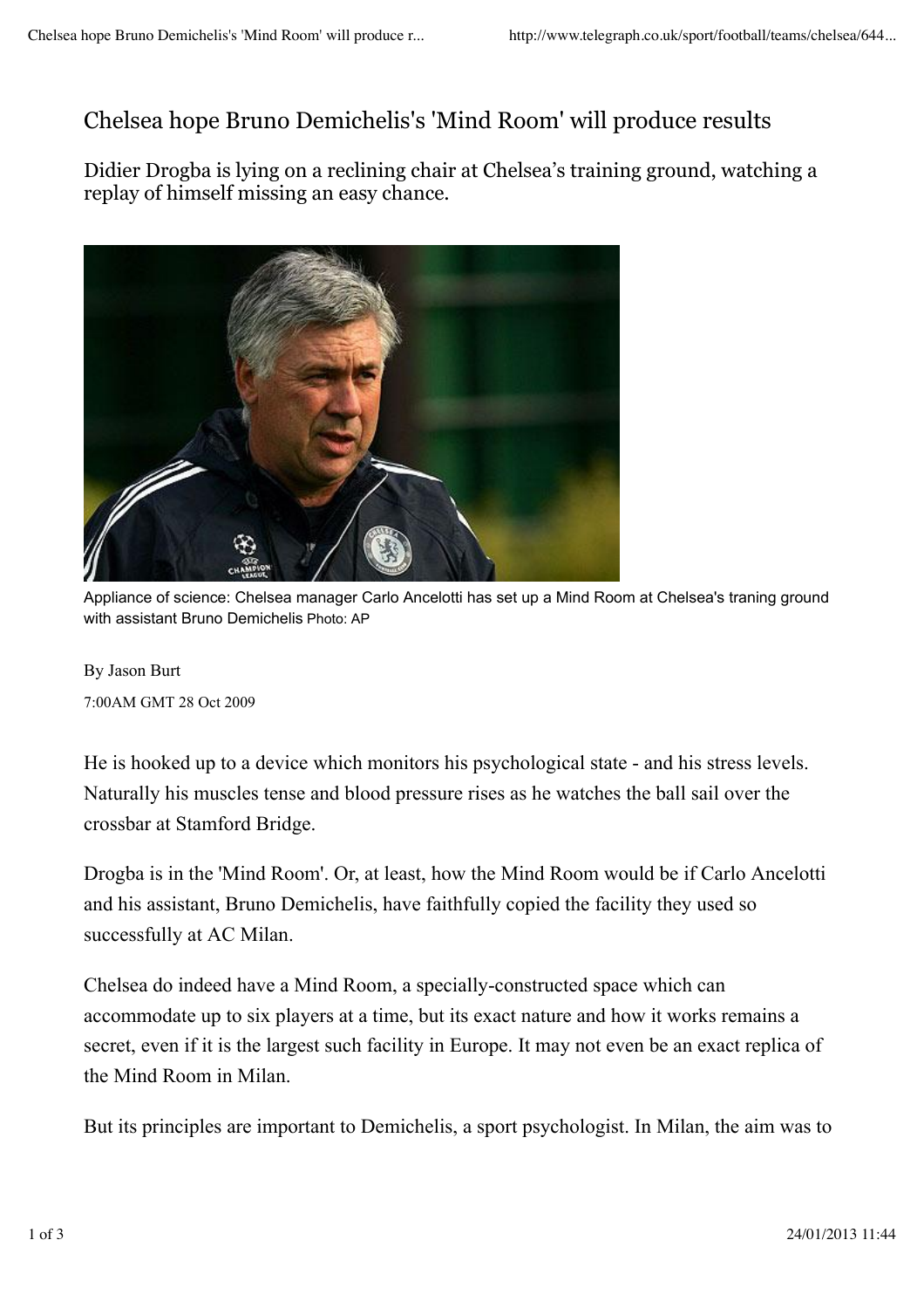train the players to reach a meditative state in which they can watch themselves make a mistake — a missed chance, a mistimed tackle, a botched penalty — without their heart rates increasing.

He wants to achieve the same at Chelsea although the club, and Demichelis, are loath to discuss the details of his work.

But the idea is that when the player then goes out onto the pitch and is presented with a chance to score, or to stop the opposition, he will be so focused and mentally-prepared that he will succeed.

At the same time, the player will have been trained so well by Demichelis that he can bring down his heart rate when he does not have to run so that he can conserve energy. And he will also be able to this without thinking.

Unsurprisingly Demichelis is a pioneer in this area. He first started to do this kind of work at the revolutionary MilanLab, the state-of-the-art training and monitoring facility that is attached to Milan's training complex, the Milanello.

It has had a profound effect on the careers of players such as Paolo Maldini and Filippo Inzaghi. Demichelis helped set up the lab and arrived at Chelsea in the summer along with Ancelotti, who he has worked with since the latter was a player.

The Mind Room is Demichelis's big idea. He works on other holistic methods to try to prevent injury and examine the overall well-being of players — it was Demichelis who discovered that David Beckham's back troubles were linked to a tooth problem — and he works in areas such as kinesiology and homeopathy.

It is all about trying to prevent an injury from happening, rather than simply treating one when it does occur.

But it is the Mind Room that is the most intriguing and which provides evidence that many of the apparently physical problems that players suffer from are, in fact, linked to their psychological state of mind.

The Chelsea players are encouraged to go for sessions lasting up to 20 minutes after training and sit in ergonomically-designed loungers. In the room miniature electrodes would be fitted to their head, chest and fingers which send out signals to a computer that measures